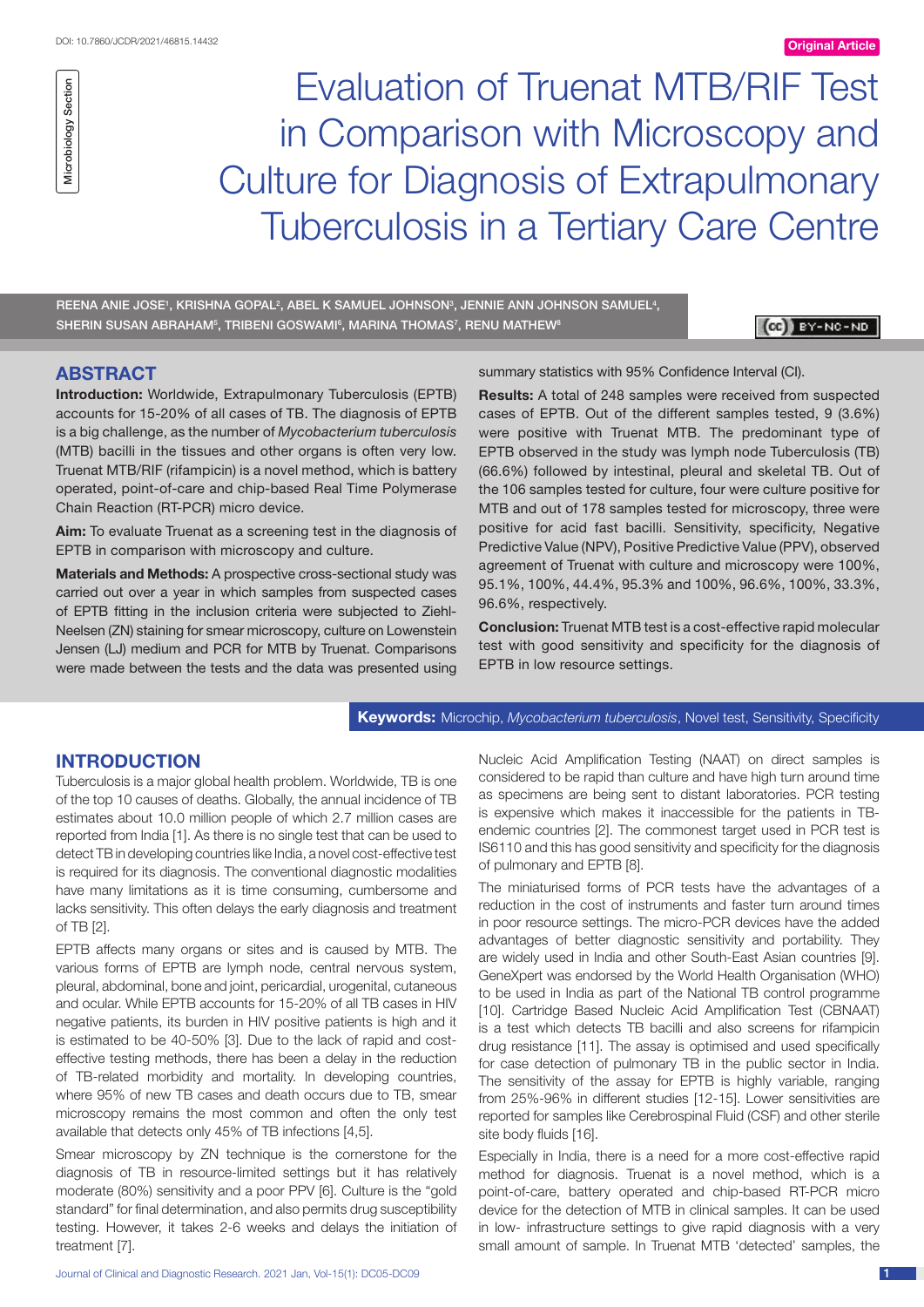presence of rifampicin drug resistance can be tested with a second chip as a follow-on test. Truenat MTB test has high sensitivity and specificity for the early diagnosis of pulmonary and EPTB when compared to GeneXpert [17]. However, there is no study where it was validated against culture methods with extrapulmonary specimens. Moreover, since Pathanamthitta district of Kerala has one of the lowest prevalence of TB in the country, the PPV is bound to reduce too. Therefore, it is important to estimate the ability of Truenat MTB to diagnose TB correctly, especially EPTB which has even lower prevalence. The present study was aimed to evaluate Truenat MTB test in comparison with microscopy and culture for the diagnosis of EPTB.

# **MATERIALS AND METHODS**

This was a prospective cross-sectional study which was done in a tertiary care centre in central Kerala, India during the period from January 2019 to December 2019. Total 248 extrapulmonary clinical samples were obtained during this period. This study was conducted after getting clearance from Institutional Ethical Committee (IEC) with registration number ECR/1098/Inst/KL/2018.

Inclusion Criteria: All presumptive EPTB cases irrespective of age, previous history of Anti-Tubercular Treatment (ATT) and whose treatment failed at the end of their most recent course of treatment were included in the study. The different forms of EPTB includes lymph node TB, pleural TB, abdominal TB, central nervous system TB, pericardial TB, spinal TB, bone and joint TB, genitourinary TB, ocular TB and cutaneous TB [18].

Exclusion Criteria: Patients who were on ATT were excluded from the study.

Diagnosis of EPTB: Any clinical sample in which MTB was detected by Truenat MTB test or positive culture/microscopy was considered as a microbiologically proven case of EPTB. Any sample which was positive with culture/microscopy and if MTB was not detected by Truenat was evaluated for presence of Non-Tuberculous Mycobacteria (NTM) by culture [10,19].

Processing of the Clinical Specimens: Various specimens like tissue biopsies, pleural fluid, ascitic fluid, peritoneal fluid, urine, synovial fluid, CSF, bone specimens, liver aspirate and pus from cold abscess/deep sites were obtained from suspected cases after getting informed consent from the patients. All the fluid specimens were centrifuged at 5000 rpm (revolutions per minute) for five minutes in a sterile tube. The tissue specimens are washed with sterile water and they are homogenised by using mortar and pestle or a micro pestle.

Truenat MTB Plus test: Truenat MTB Plus test was performed as per manufacturer's instructions [20,21].

Sample Processing Procedure: All the samples were treated as per Molbio EPTB sample pre-treatment protocol. After discarding the supernatant of the centrifuged specimens, 0.5 mL of the sediment was transferred to Lysis buffer tube. The homogenised tissue sample and pus aspirate were treated with liquefaction buffer for five minutes and then transferred to Lysis buffer tube. The tube was then vortexed for five minutes.

Extraction Procedure of Trueprep Auto kit: The extraction of Deoxyribonucleic Acid (DNA) from the samples was done using Trueprep AUTO Universal Cartridge Based Sample Prep kit and device. The pre-treated sample was transferred to the sample chamber of the cartridge and was placed in the device. The entire elute was aspirated out from the elute chamber into the Elute Collection Tube (ECT).

Truenat MTB Plus Real Time PCR: The 6 µL of purified DNA from ECT was transferred to microtube containing freeze dried PCR reagents. It was then added to the Truenat MTB microchip containing lyophilised mastermix and the real-time PCR was done using a pre- programmed profile on Truelab Analyser. Results obtained using the Real-time PCR were reported as 'not detected' for negative samples or 'detected with number of Colony Forming Units per milliliter (CFU/mL)' for positive samples. The Limit of Detection (LoD) in Truenat MTB test was 100 CFU/mL and a follow on test for rifampicin resistance was planned to be performed using Truenat MTB-RIF Dx in those positive samples with more than 10,000 CFU/mL.

**Conventional culture and microscopy:** The samples after digestion and concentration were processed for culture in Lowenstein Jensen media and for smear microscopy as per standard protocols [22,23]. The culture bottles were examined daily for the initial one week and thereafter weekly once for eight weeks. Ziehl-Neelsen staining was performed and observed for the presence of acid fast bacilli [Table/Fig-1].



pus aspirate sample.

Out of 248 samples received, all were subjected to Truenat MTB test. Due to insufficiency of samples and unforeseen reasons, only 107 samples were proceeded for culture and 179 samples for ZN staining. The results of Truenat, microscopy and culture were analysed. Observed percentage of agreement, sensitivity, specificity, PPV and NPV of Truenat were evaluated over culture and microscopy.

# **STATISTICAL ANALYSIS**

Comparisons of sensitivity, specificity, NPV, PPV and observed agreement of Truenat MTB test with other tests were applied. Data was presented using summary statistics with 95% CI. Since this study is first of its kind, the estimation of sample size was overwhelming without prior knowledge of the expected test discordance and may be an underestimate of the sample size required.

# **RESULTS**

A total of 248 suspected cases were studied over a period of one year from January 2019 to December 2019. Samples were obtained from various departments like Surgery, Urology, Medicine, Orthopaedics, Paediatrics, Neurosurgery, Gastroenterology, Pulmonary Medicine and Gynaecology [Table/Fig-2].

There was an almost equal distribution of males and females among the study population with 126 males (50.8%) and 122 females (49.2%). Maximum number of suspected EPTB patients was in the age group of 50-59 and 60-69 age category (42.3%). Age wise distribution of samples is mentioned in [Table/Fig-3]. A total of 160 (64.5%) fluid samples and 88 (35.5%) tissue sample were received. Out of the different fluid samples, urine (63, 39.4%), CSF (53, 33.1%) and pus aspirate (19, 11.9%) were the majority. Of the tissue samples received, lymph node (36, 40.9%), intestinal biopsy (24, 27.3%) and skeletal (16, 18.2%) constituted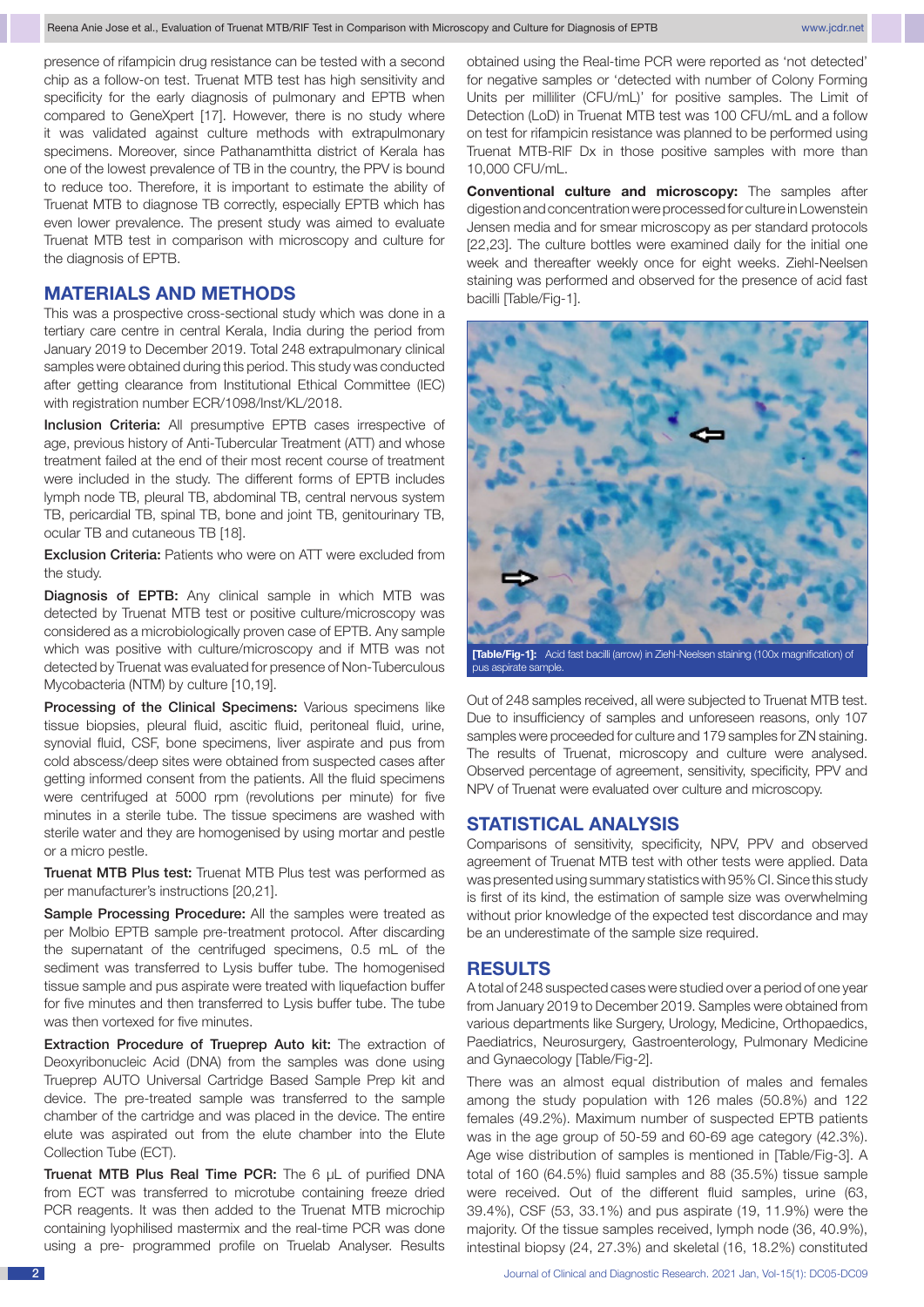www.jcdr.net Reena Anie Jose et al., Evaluation of Truenat MTB/RIF Test in Comparison with Microscopy and Culture for Diagnosis of EPTB

| <b>Department</b>                                                         | Number of samples (%) |  |  |  |  |
|---------------------------------------------------------------------------|-----------------------|--|--|--|--|
| General Medicine                                                          | 82 (33.1)             |  |  |  |  |
| General Surgery                                                           | 55 (22.2)             |  |  |  |  |
| Urology                                                                   | 52(21)                |  |  |  |  |
| Gastroenterology                                                          | 26 (10.5)             |  |  |  |  |
| Pulmonary Medicine                                                        | 10(4)                 |  |  |  |  |
| Orthopaedics                                                              | 10(4)                 |  |  |  |  |
| Neurosurgery                                                              | 9(3.6)                |  |  |  |  |
| Paediatrics                                                               | 3(1.2)                |  |  |  |  |
| Obstetrics and Gynaecology                                                | 1(0.4)                |  |  |  |  |
| Total                                                                     | 248                   |  |  |  |  |
| <b>[Table/Fig-2]:</b> Distribution of samples from different departments. |                       |  |  |  |  |

Age group (years) Number of samples Number of Truenat MTB positive samples Number of NTM positive samples 0-9 3 -- -- 10-19 14 -- -- 20-29 27 3 -- 30-39 29 2 -- 40-49 40 -- -- 50-59 52 3 -- 60-69 53 -- 1 70-79 20 1 -- 80-89 10 -- -- Total 248 9 1 **[Table/Fig-3]:** Age wise distribution of samples.

MTB: *Mycobacterium tuberculosis*; NTM: Non tuberculous mycobacteria







the majority. [Table/Fig-4,5] shows the different fluid and tissue specimens which were studied.

Out of the 248 samples tested, 9 (3.6%) were positive for *MTB* by Truenat. Out of the different positive samples, three were pus aspirates (33.3%), three were lymph node tissue (33.3%) and one each were pleural fluid, intestinal biopsy and skeletal tissue (11.1% each) [Table/Fig-4,5]. All the positive aspirated pus was from lymph node cold abscesses. In the present study, lymph node TB was the predominant type of EPTB (6, 66.6%). Maximum number of positive cases were in the age group category 20-29 (33.3%) and 50-59 (33.3%).

Culture in conventional solid media (LJ) was performed with 106 samples, out of which MTB was isolated in four samples. All culture positive samples were positive for MTB by Truenat also. Apart from these, one sample (infected mesh after herniorrhaphy) which was culture positive for NTM was negative when tested with Truenat MTB. Out of the 179 samples subjected to ZN staining, acid fast bacilli were seen in four samples. Of the smear positive samples, one was later on confirmed with culture as NTM and was excluded from statistical analysis, so sample for ZN was 178.

The effectiveness of Truenat as a screening test for EPTB was assessed by comparing the results with culture as the gold standard and with microscopy. The sensitivity, specificity, PPV, NPV and observed agreement of Truenat with culture and microscopy are summarised in [Table/Fig-6].

|                           |                 | <b>Truenat</b>       |                      |                              |                         |                   |                   | Ob-                             |
|---------------------------|-----------------|----------------------|----------------------|------------------------------|-------------------------|-------------------|-------------------|---------------------------------|
| <b>Tests</b>              | <b>Results</b>  | Posi-<br>tive<br>(n) | Neg-<br>ative<br>(n) | Sen-<br>sitiv-<br>ity<br>(%) | Spec-<br>ificity<br>(%) | <b>PPV</b><br>(%) | <b>NPV</b><br>(%) | served<br>agree-<br>ment<br>(%) |
| Culture<br>$(n=106)^+$    | Positive<br>(n) | $\overline{4}$       | 0                    | 100                          | 95.1                    | 44.4              | 100               | 95.3                            |
|                           | Negative<br>(n) | 5                    | 97                   |                              |                         |                   |                   |                                 |
| Microscopy<br>$(n=178)^+$ | Positive<br>(n) | 3                    | 0                    | 100                          | 96.6                    | 33.3              | 100               | 96.6                            |
|                           | Negative<br>(n) | 6                    | 169                  |                              |                         |                   |                   |                                 |

**[Table/Fig-6]:** Comparison of Truenat with culture and microscopy. Comparisons were made using summary statistics with 95% CI. ‡Out of 179 samples for microscopy, one was negative with Truenat which was confirmed as NTM with culture. Hence, comparison was performed with 178 samples for microscopy and 106 samples for culture.

# **DISCUSSION**

The present study had a high concordance for Truenat against culture and microscopy with high sensitivity, specificity, PPV and NPV showing the effectiveness of this innovative tool from India. But unlike other studies which involved pulmonary samples, this study focused on extrapulmonary samples which is now showing an increasing proportional trend [16,20]. This study is the first of its kind to evaluate the effectiveness of Truenat for extrapulmonary specimens as there is a scarcity of literature on the effectiveness of Truenat in diagnosis of EPTB [24].

This study was conducted with a total of 248 samples of presumptive TB cases received from various clinical departments to the Microbiology and TB unit of a tertiary care teaching institution in central Kerala, India. EPTB was seen more in females (6 out of 9 positives) which are in par with another study [25]. The global reports on TB by WHO found a higher incidence of the disease among males [26]. TB affects mostly the adult age groups in the developing world and this study is no different. Maximum number of positive cases (three each) was in the age group of 20-29 and 50-59 category. Although the highest burden of TB is among adult men, people of all age groups are affected [25]. Lymph node TB was the predominant type in present study (6, 66.6%) followed by intestinal, pleural and skeletal TB (1 each, 11.1%). The most common type of EPTB was lymph node TB followed by pleural TB in other studies [25,27]. Endometrium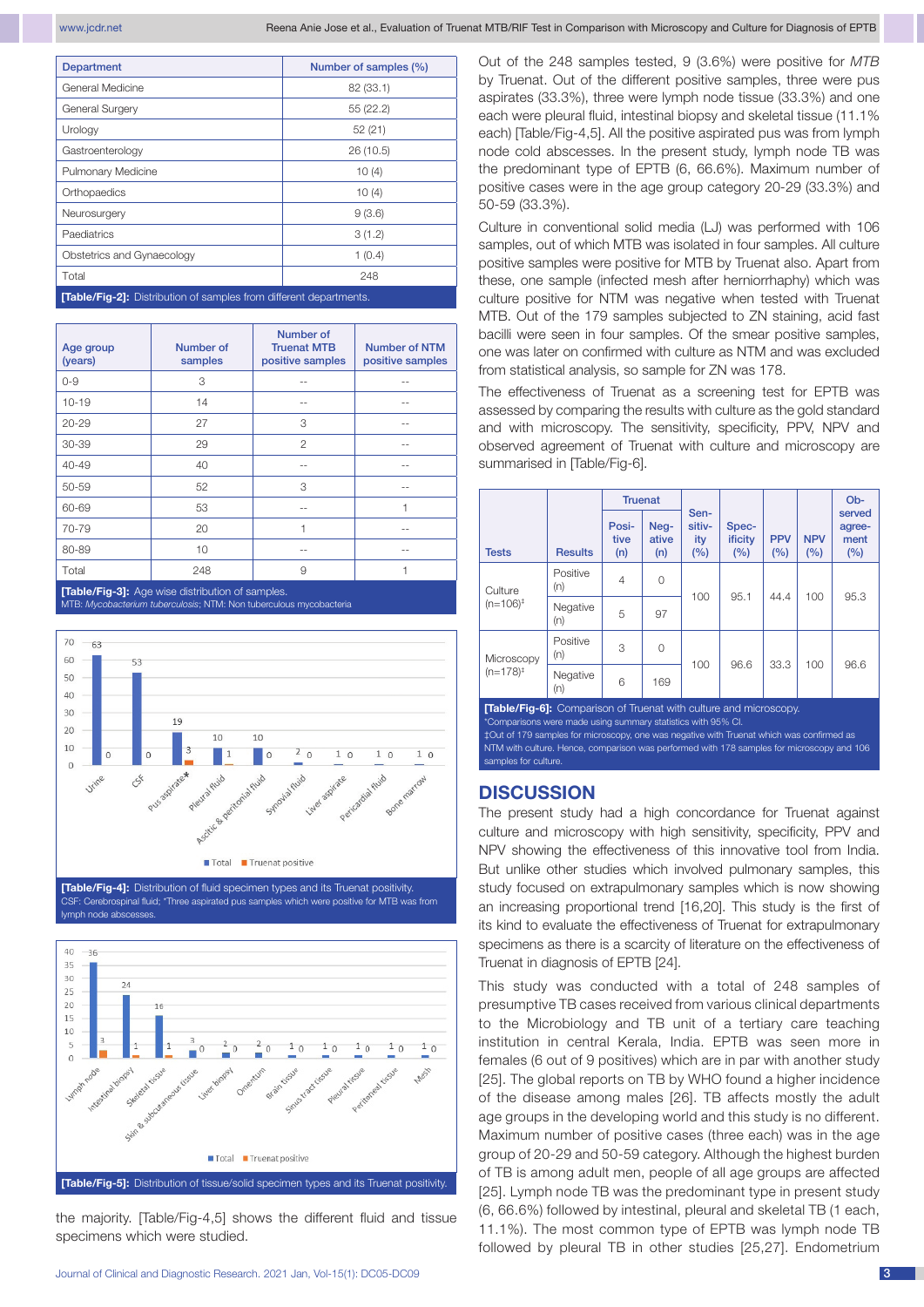was the commonest sample type in a study on the diagnosis of EPTB by Truelab MicroPCR by Ranjana H and Sadhna S [24].

With culture as gold standard test, Truenat had a sensitivity of 100% and specificity of 95.1%. When compared with microscopy, Truenat test had 100% sensitivity and 96.6% specificity. In a similar study conducted by Nikam C et al., for evaluation of Truenat using sputum samples, they found a sensitivity value of 100% and a specificity value of 43.98% for Truenat over microscopy, whereas for Truenat over culture they obtained a sensitivity value of 94.70% and a specificity value of 52.85% [17]. In another study conducted by Nikam C et al., it was reported that the Truenat MTB was able to detect TB rapidly with good sensitivity in comparison with a Composite Reference Standard (CRS) [20]. Present study results were in concordance with this study, though there was higher specificity also. Both the above studies evaluated the effectiveness of Truenat MTB using pulmonary samples unlike present study which is presumed to be the first of its kind in EPTB.

One sample which was Truenat negative was positive in smear microscopy and NTM was isolated in culture. For the diagnosis of PTB and EPTB, culture and microscopy are also of value along with the molecular tests, as Truenat detects only MTB. This was comparable to another study which compared culture, microscopy and GeneXpert [28]. For the detection of both MTB and NTM, multiplex Real Time PCR should be used [29].

The load of bacilli required to obtain a positive value for rifampicin resistance is nearly 10<sup>4</sup> bacilli however this study was conducted with extrapulmonary specimens where the bacilli load was even less so the authors were unable to perform rifampicin resistance using Truenat in all positive cases. In present study, the bacterial load of positive samples ranged from 100 to 1000. However, in the three positive samples screened, rifampicin resistance was not detected. Rifampicin sensitivity testing in EPTB has to be evaluated in larger sample sizes and the need to depend on alternate methods has to be studied. In a study by Vijayalakshmi J et al., on evaluation of Truenat with pulmonary samples, Rifampicin drug sensitivity was tested with Truenat MTB/RIF micro PCR chip and resistance was detected in 19% of the samples [21].

In the present study, the Truenat MTB test allows detection of TB in approximately 2 to 3 hours and can be utilised in near-care settings to provide quick and accurate diagnosis. Truenat MTB is a good point-of-care, linkage-to-care and treatment test which is cost effective according to Lee DJ et al., study [30]. Truenat MTB test has a higher sensitivity than other conventional diagnostic tests like smear microscopy or culture for MTB. The present study stresses the importance of this new tool, which is indigenous, economical and convenient to use in a low resource setting like India. This study paves and opens windows for larger studies for replacing other molecular diagnostic tests.

### **Limitation(s)**

Authors have compared the effectiveness of Truenat with microscopy and conventional culture for a period of one year. Since the prevalence of EPTB is low, larger studies are required to compare its effectiveness with GeneXpert and MGIT tests to estimate the performance of Truenat MTB. Due to insufficiency of samples, the preference was given to PCR test and not all samples were subjected for microscopy and culture. Rifampicin resistance can be detected only when the bacilli load is more than 10<sup>4</sup> CFU/ mL. However, most of the samples that was received were with low bacterial load and therefore, rifampicin resistance could not be assessed.

### **CONCLUSION(S)**

Truenat MTB test has high sensitivity and specificity for the case detection of EPTB with a testing time of less than three hours. As the NPV is high, this will be an ideal test for screening of TB. In the current study, Truenat assay showed a high concordance with other studies on molecular diagnostic tests. Thus, this assay might be a potential, accurate, and rapid method for the detection of EPTB cases in low resource settings.

### **Acknowledgment**

This study was part of ICMR STS project and we thank our technical staff for their immense support in the testing.

### **References**

- [1] Global tuberculosis report 2018. Geneva: World Health Organization; 2018. https://apps.who.int/iris/bitstream/handle/10665/274453/9789241565646 eng.pdf?ua=1
- [2] Parsons LM, Somoskövi Á, Gutierrez C, Lee E, Paramasivan CN, Abimiku A, et al. Laboratory diagnosis of tuberculosis in resource-poor countries: Challenges and opportunities. Clin Microbiol Rev. 2011;24:314. doi: 10.1128/CMR.00059-10.
- [3] Sharma SK, Ryan H, Khaparde S, Sachdeva KS, Singh AD, Mohan A, et al. Index-TB Guidelines: Guidelines on extrapulmonary tuberculosis for India. Indian J Med Res. 2017;145:448-63. DOI: 10.4103/ijmr.IJMR\_1950\_16.
- [4] World Health Organization Fact Sheet No. 104: Tuberculosis. Geneva: WHO; 2019. https://www.who.int/en/news-room/fact-sheets/detail/tuberculosis
- [5] Dye C, Watt CJ, Bleed DM, Hosseini SM, Raviglione MC. Evolution of tuberculosis control and prospects for reducing tuberculosis incidence, prevalence, and deaths globally. JAMA. 2005;293(22):2767-75.
- [6] Mathew P, Kuo YH, Vazirani B, Eng RH, Weinstein MP. Are three sputum acidfast bacillus smears necessary for discontinuing tuberculosis isolation? J Clinl Microbiol. 2002;40(9):3482-84.
- [7] Sowjanya DS, Behera G, Reddy VR, Praveen JV. CBNAAT: A novel diagnostic tool for rapid and specific detection of *mycobacterium tuberculosis* in pulmonary samples. Int J of Health Res in Modern Integrated Medical Sciences (IJHRMIMS). 2014;1(1):28-31.
- [8] Cheng VC, Yam WC, Hung IF, Woo PC, Lau SK, Tang BS, et al. Clinical evaluation of the polymerase chain reaction for the rapid diagnosis of tuberculosis. J Clin Pathol. 2004;57(3):281–85. doi: 10.1136/jcp.2003.012658.
- [9] Mathema B, Kurepina NE, Bifani PJ, Kreiswirth BN. Molecular epidemiology of tuberculosis: Current insights. Clinl Microbiol Rev. 2006;19(4):658-85.
- [10] Xpert MTB/RIF implementation manual: technical and operational 'howto'; practical considerations. World Health Organization; 2014. https:// apps.who.int/iris/bitstream/handle/10665/112469/9789241506700\_eng. pdf?sequence=1&isAllowed=y
- [11] Kasat S, Biradar M, Deshmukh A, Jadhav S, Deshmukh H. Effectiveness of CBNAAT in the diagnosis of extrapulmonary tuberculosis. Int J Res Med Sci. 2018;6(12):3925-28.
- [12] Lawn SD, Mwaba P, Bates M, Piatek A, Alexander H, Marais BJ, et al. Advances in tuberculosis diagnostics: The Xpert MTB/RIF assay and future prospects for a point-of-care test. The Lancet Infect Dis. 2013;13(4):349–61.
- [13] Causse M, Ruiz P, Juan Bautista GA, Casal M. Comparison of two molecular methods for the rapid diagnosis of extrapulmonary tuberculosis. J Clin Microbiol. 2011;49:3065–67.
- [14] Hillemann D, Rusch-Gerdes S, Boehme C, Richter E. Rapid molecular detection of extrapulmonary tuberculosis by the automated GeneXpert MTB/RIF system. J Clin Microbiol. 2011;49:1202–05.
- [15] Vadwai V, Boehme C, Nabeta P, Shetty A, Alland D, Rodrigues C. Xpert MTB/RIF, A new pillar in the diagnosis of extrapulmonary tuberculosis? J Clin Microbiol. 2011;49:2540–45.
- [16] Friedrich SO, von Groote-Bidlingmaier F, Diacon AH. Xpert MTB/RIF assay for diagnosis of pleural tuberculosis. J Clin Microbiol. 2011;49(12):4341-42.
- [17] Nikam C, Kazi M, Nair C, Jaggannath M, Manoj M, Vinaya R, et al. Evaluation of the Indian TrueNAT micro RT-PCR device with GeneXpert for case detection of pulmonary tuberculosis. Int J Mycobacteriol. 2014;3(3):205-10.
- [18] Index-TB quidelines. Guidelines on extra-pulmonary tuberculosis for India. WHO; 2016. https://apps.who.int/iris/bitstream/handle/10665/278953/IND-tbguidelines-eng.pdf?sequence=5&isAllowed=y
- [19] Rice JP, Seifert M, Moser KS, Rodwell TC. Performance of the Xpert MTB/ RIF assay for the diagnosis of pulmonary tuberculosis and rifampin resistance in a low-incidence, high-resource setting. PLoS One. 2017;12(10):e0186139. https://doi.org/10.1371/journal.pone.0186139
- [20] Nikam C, Jagannath M, Narayanan MM, Ramanabhiraman V, Kazi M, Shetty A, et al. Rapid diagnosis of *Mycobacterium tuberculosis* with Truenat MTB: A nearcare approach. PLoS One. 2013;8(1):e51121.
- [21] Vijayalakshmi J, Surekha A, Renuka devi A, Uma devi S. Truenat A novel diagnostic tool for rapid detection of *Mycobacterium tuberculosis* and rifampicin resistance in pulmonary samples. Int J Curr Microbiol App Sci. 2019;8(10):1-9.
- [22] Laboratory services in tuberculosis control. Part II. Microscopy. WHO/ TB/98.258. Geneva, Switzerland: WHO, 1998. https://www.who.int/docstore/ gtb/publications/whodoc/who\_tb-98-258/en/98.258\_microscopy-2.pdf
- [23] Mycobacteriology Laboratory Manual. Global Laboratory Initiative of Stop TB Partership. 2014;1. https://www.who.int/tb/laboratory/mycobacteriologylaboratory-manual.pdf